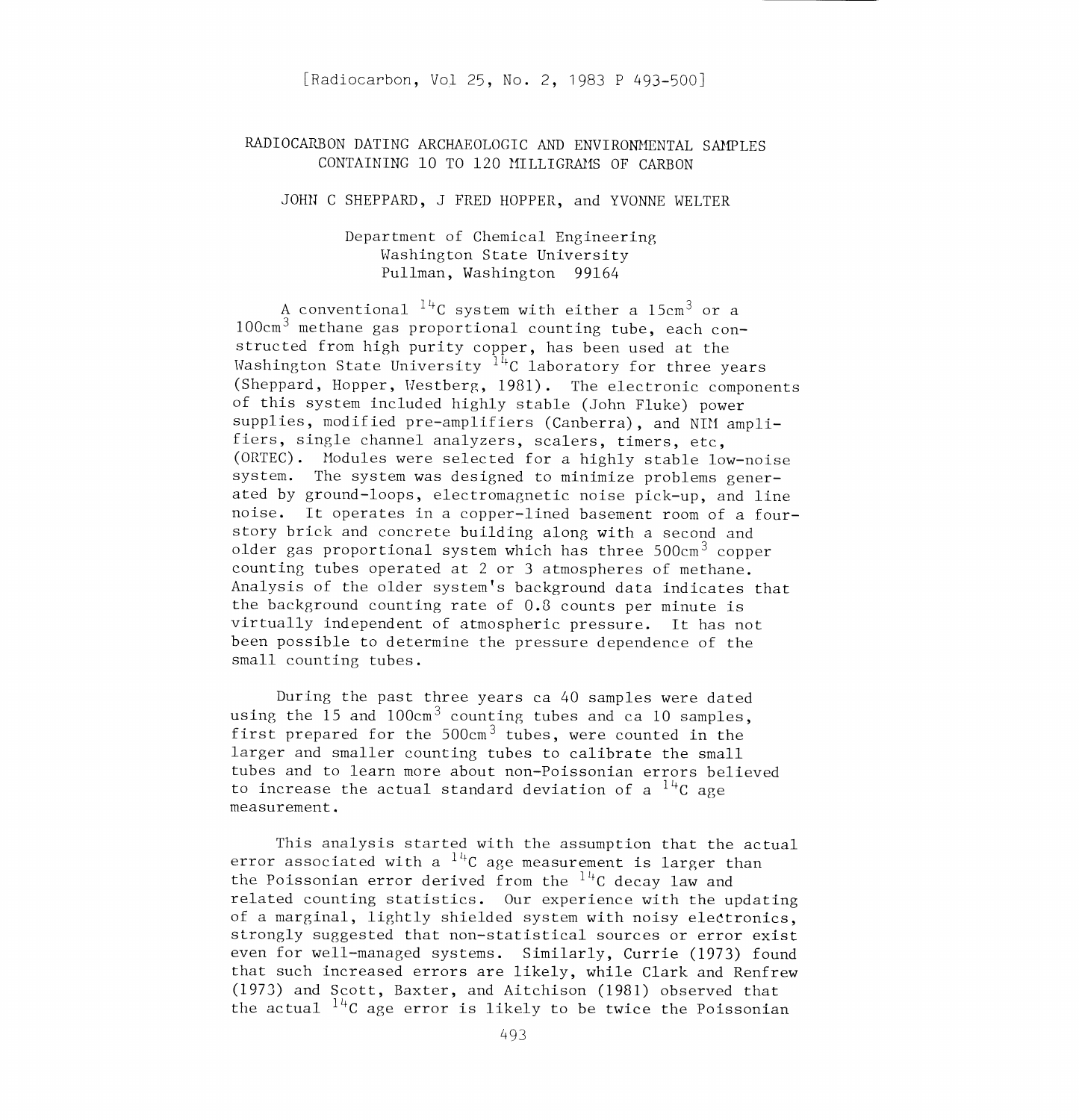value. The following observations were developed from an analysis of paired age data and series of partial counts for the 15, 100, and 500  $cm<sup>3</sup>$  counting tubes.

## COMPARISONS OF THE SHALL AND LARGE COUNTING TUBE DATA

Ten pairs of  $14^{\circ}$ C age measurements for the 100cm<sup>3</sup> counting tube age were compared to those obtained with large  $500 \text{cm}^3$  counting tubes. Application of the F test to these data yielded an F value of 0.02. Since 0.02 is much less than the  $1\%$  critical value of  $F(0.01, 1, 18) = 8.28$ , the null hypothesis could not be rejected, indicating that the mean  $14C$  ages determined by the 100 and 500cm<sup>3</sup> tubes were not significantly different. Use of the F test for ten pairs of  $14\degree$ C age measurements for the 15 and 500cm<sup>3</sup> counting tubes vielded the same conclusion--the  $14C$  ages were not significantly different.

The two sets of paired  $14C$  age determinations were then subjected to regression analysis, with and without weighting. Comparison of the 15 and  $100 \text{cm}^3$  age measurements with those for the 500cm3 counting tubes yielded correlation coefficients  $>0.96$  and 0.90 for the 100 and 15cm<sup>3</sup> counting tubes, respectively. Both analyses indicated potential biases in the small tube measurements because non-zero intercepts of  $-260$  and 600 years for the 100 and 15cm<sup>3</sup> counting tubes, respectively, but the intercept errors of 270 and 440 years do not strongly support this hypothesis. Paired t tests also support these conclusions.  $14C$  ages for the 15 and 500cm<sup>3</sup> tubes were recalculated using running averages for the backgrounds and oxalate counting rates, as well as those just before and after the sample count. There was a slight improvement with the before-after approach which we believe is preferable because small samples are counted much less frequently for the large system. Further analysis of the oxalate counting data for the  $100 \text{cm}^3$  tube suggests a non-Poissonian component of 1.5, slightly lower than the factor of two observed by Scott, Baxter, and Aitchison (1981).

To summarize, this analysis suggests that the small counting tube age determinations are in statistical agreement with the large tube data. However, there is some evidence for a bias and variability that require further study. During the comparison occasional cable noise was observed, several NIH modules (ORTEC, mainly) malfunctioned, and some problems with gas purity were encountered. Just how these episodes influenced the small tube data is not clear, but they were probably adversely affected, at least slightly.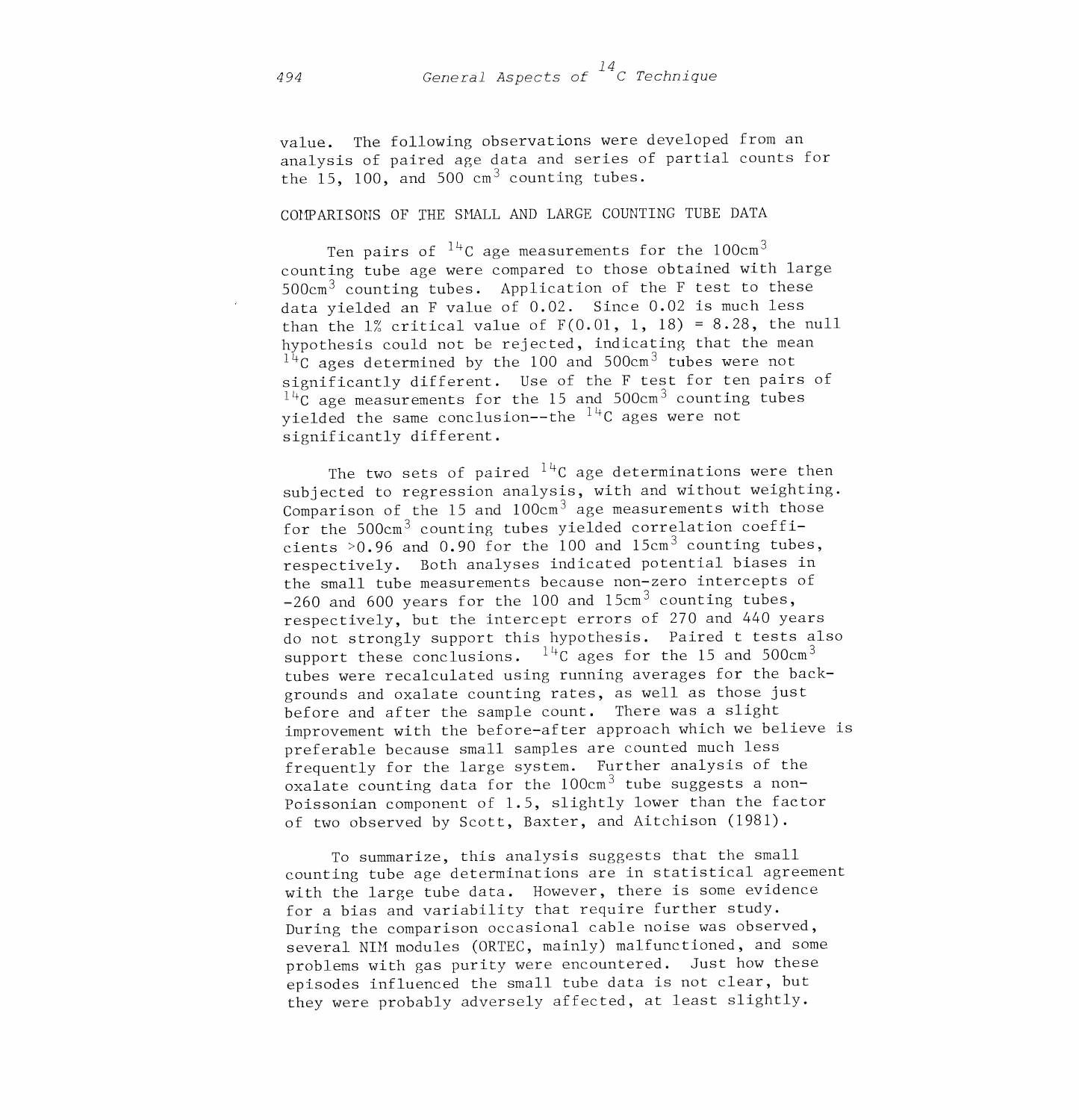FURTHER ANALYSIS OF THE  $14$ <sup>c</sup> Counting DATA FOR NON-POISSONIAN BEHAVIOR

It has been evident from the beginning of the operation of the WSU system that various interferences adversely influence results. For example, the first counting tube had small Teflon gaskets that outgassed a volatile impurity that completely quenched impulses. Noise generated by a teletype of an adjacent  $14C$  system was eliminated by replacement of an ORTEC pre-amplifier with one built by Canberra. It is not clear why ORTEC pre-amplifiers behaved this way. Later, a more subtle problem emerged when chi-square values began to increase. A search revealed that ORTEC scalers were dropping digits as the data were transferred from sealers to the line printer. Thus, some of our dates were probably biased, but by how much is unclear. We found that cables occasionally generate significant noise and must be replaced. All sources of error were corrected but, more important, they do occur at various times. When the background is ca  $1$  count every 6 minutes and sample count rates of 1 count every 50 minutes are being measured, it is clear that 1 count every 100 minutes is very undesirable. Host of the time the spurious count rate is 1 per 1000 minutes.

In addition to these readily corrected errors, slight variations of the high voltage and discrimination level may cause fluctuations in the observed counting rate; further, gas impurities may cause subtle changes in counting effinon-Poisson errors (sometimes referred to as dead-time distorted Poisson processes). Excellent discussions of such non-Poissonian behavior were given by Müller (1973; 1974). Currie (1971), Hooton and Parsons (1973), Hilaire (1973), and Pazdur (1976). In various ways, all have attempted to extract the non-Poissonian error component from the observed counting data.

In our analysis of counting data for the WSU  $14^{\circ}$ C systems we used the approaches of Hooton and Parsons (1973), Hilaire (1976), and Pazdur (1976). Most days, every  $14C$  laboratory generates a series of partial counts, usually 100 minutes<br>long, that last from 1 to 7 days. Thus, anywhere from 14 to 100 partial counts are available for analysis. Hooton and Parsons (1973) and Hilaire (1973) employed the mean-square successive difference (MSSD) method, first developed by Hart (1942) and expanded by Bennett and Franklin (1954), to analyze counting data for indications of instrumental drift.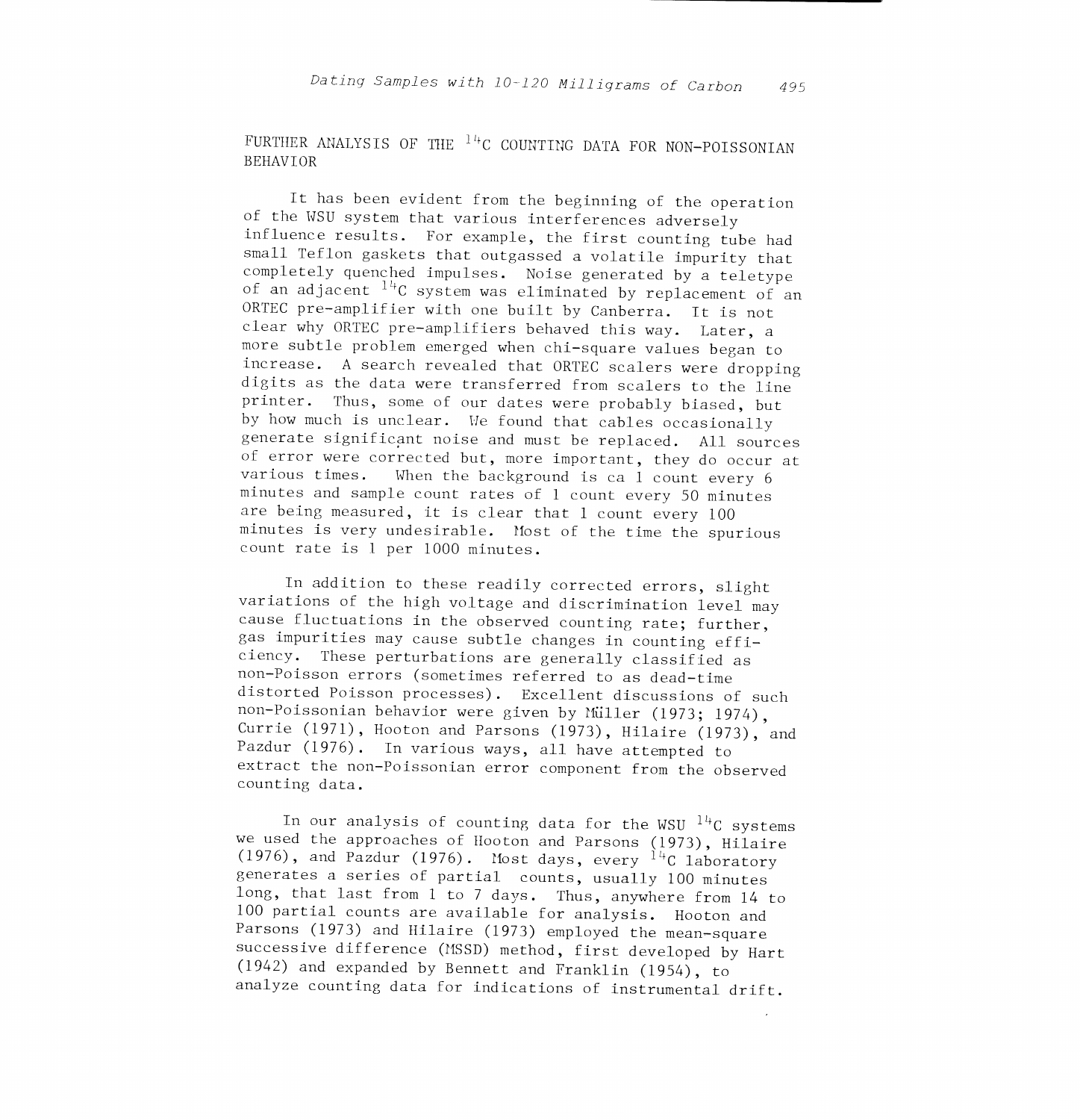We used the Hooton-Parsons method. The MSSD statistic  $\rho^2$  is calculated as the mean of the squares of n-1 successive differences between n observations:

$$
\rho^2 = \Sigma(x_{i+1} - x_i)^2 / (n-1) \quad i+1, 2, -n-1. \tag{1}
$$

Further, the average value of

$$
\rho^2 \approx 2S^2 \tag{2}
$$

where

$$
S^{2} = \frac{\sum (x_{i} - \overline{x})^{2}}{n-1}
$$
 = the sample variance of a series (3) of particle counts.

Also, the a value of  $\rho^2$  is less affected by a gradual drift than  $s^2$  but is more influenced than  $s^2$  by rapid oscillations. Thus, the ratio

$$
\rho^2 / s^2 = \eta \tag{4}
$$

is a measure of departures from a normal distribution. Drifting counting systems, eg, will have  $\eta'$ s significantly less than 2, while  $\eta$ 's significantly greater than 2 characterize oscillating systems.

Another way of looking at the MSSD method is that it is a time-dependent chi-square test, where

$$
x^{2} = \frac{n-1}{n} \cdot \frac{\rho^{2}}{\bar{x}} \approx \frac{n-1}{2} \cdot \frac{\rho^{2}}{\bar{x}}
$$
 (5)

and  $\bar{x}$  = the mean counting rate for n partial counts. It is important to note here that n refers to the number of counting intervals of 100 minutes.

Many MSSD analyses were done for the 15, 100, and 500cm<sup>3</sup> gas proportional counting tubes and results are summarized in table 1.

TABLE 1. MSSD of counting data for the WSU radiocarbon systems

| Counting<br>tube | Volume | Electronic<br>system | Number of<br>counts | n(ave)          |
|------------------|--------|----------------------|---------------------|-----------------|
|                  | 500    | 01d                  | 1 Q                 | $1.93 \pm 0.43$ |
|                  | 500    | 01d                  | 14                  | $1.97 \pm 0.59$ |
| Τ4               | 100    | New                  |                     | $1.92 \pm 0.30$ |
| T <sub>2</sub>   |        | New                  |                     | $1.91 \pm 0.33$ |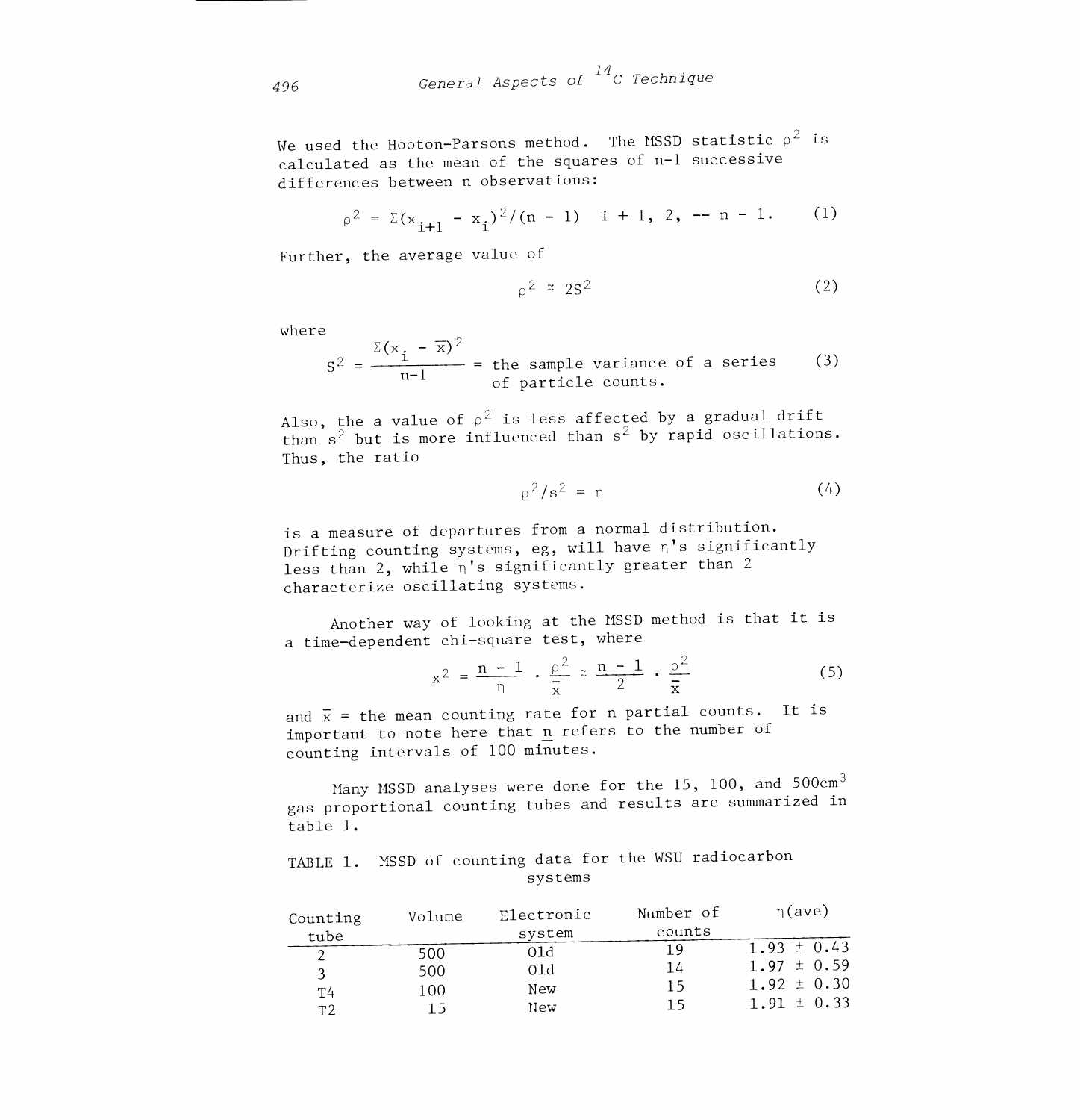Consider the data for the new system and small counting tubes. Since limiting values of  $n$  for  $n = 15$  and a 95% confidence level are  $1.21 \le n \le 2.79$ , it can be assumed that the dounting data are randomly distributed. None of the T2 or T4 data fell outside these bounds. Two of the MSSD analyses for counting tube 3 showed  $n's$  less than the lower bound for 14 counts. Subsequently, it was found that counting tube 3 had a leak. After a repair, the performance of counting tube 3 returned to normal. To summarize, application of the MSSD method to the USU counting tubes indicated normal stable performance with the exceptions of two abnormal counts.

## EXAMINATION OF THE LONG-TERM PERFORMANCE OF THE WSU COUNTING TUBES AND ELECTRONICS

Pazdur (1976) showed that a dead-time distorted distribution obeys the "negative binomial distribution" as developed by Greenwood and Yule (1920). Furthermore, Feller (1966) showed that such distributions belong to the class of compound Poisson distributions, which in the limit reduce to the ideal Poisson distribution. Pazdur (1976) also showed, for a series of counts with a partial counting time T, that the variance for a non-Poisson situation is

$$
\sigma^2 = RT(1 + RT\delta^2) \tag{6}
$$

where R is the average counting rate and  $\delta^2$  = rms fluctuation of the detection efficiency. To further clarify  $\delta^2$ , let  $R = R_0 \varepsilon$ , where  $\varepsilon = \varepsilon(v_B,v_D)$ .  $R_0$  is the true  $^{14}C$  disintegration rate and  $\varepsilon$  is a detection efficiency with a variable component  $v_R$  due to fluctuations of bias voltage and another component  $v_D$  which varies with the discriminator level. Of course, this is grossly over-simplified but it emphasizes that such variations of counting efficiency do occur.

To estimate these fluctuations, let  $V = \sigma^2 / \overline{m}$ . remembering that  $\bar{m} = RT$ . With substitution and rearrangement equation 6 becomes

$$
V = 1 + RT\delta^2 \tag{7}
$$

As Pazdur (1976) showed that values of V can be estimated from the ratio of the sample variance  $s^2$  to the population or Poisson variance  $S_p^2$ , then

$$
\hat{\mathbf{V}} = \mathbf{S}_{\mathbf{S}}^2 / \mathbf{S}_{\mathbf{p}}^2 \tag{8}
$$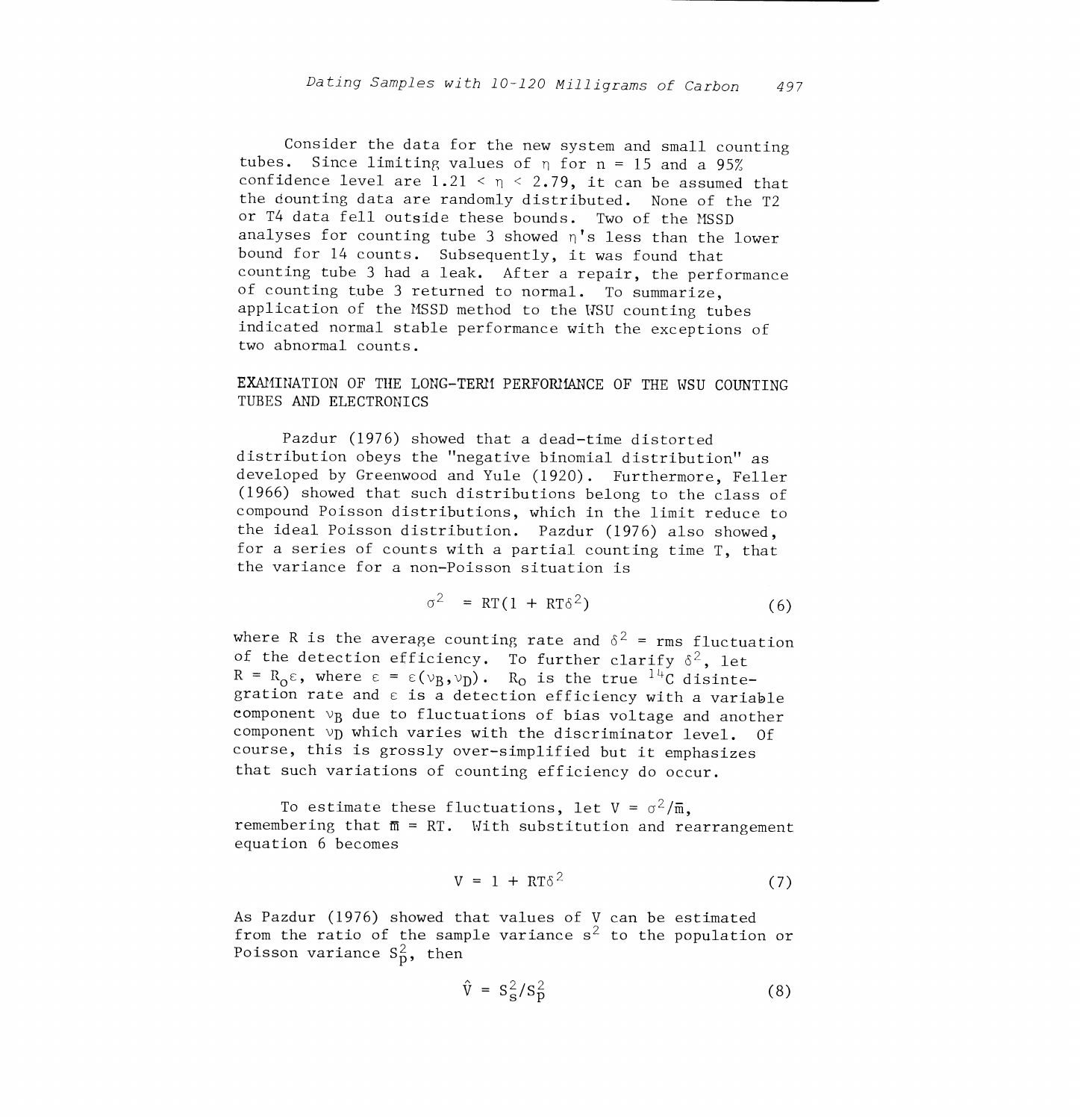For n partial counts of time T

$$
\hat{\mathbf{V}} = \frac{\mathbf{S}_{\mathbf{S}}^2 \mathbf{T}}{\mathbf{R}}
$$
 (9)

Thus, values of  $\hat{V}$  should be calculated for as many long counts as available to obtain an average,  $\overline{v}$ . Since  $S_5^2$  and  $\mathtt{S}_{\texttt{D}}^2$  are both estimators of the true variance of the  $^{14}$ C counting rate, values of V should scatter around unity. It can be argued that the larger of S $_{{\bf S}}^2$  and S $_{{\bf P}}^2$  should be used in  $14C$  age error calculations to obtain a conservative estimate. Table 2 contains an analysis of the two small counting tubes and two large  $(500 \text{cm}^3)$  tubes of the WSU systems.

TABLE 2. Pazdur analysis of WSU counting tubes

| Detector/<br>$volume(cm3)$ atm    | Pressure Number Average  | of<br>counts*        | cpm, R |                        | χ2                                                                                                                                 |  |
|-----------------------------------|--------------------------|----------------------|--------|------------------------|------------------------------------------------------------------------------------------------------------------------------------|--|
| T2/15<br>T4/100<br>2/500<br>3/500 | 3.0<br>3.0<br>2.0<br>3.0 | 41<br>20<br>45<br>45 |        | $3.74$ 1.03 $\pm$ 0.45 | 0.27 1.01 $\pm$ 0.24 4.8 x 10 $^{-4}$<br>1.21 1.06 ± 0.17 5.3 x $10^{-4}$<br>$7.0 \times 10^{-7}$<br>4.77 1.04 $\pm$ 0.44 1.0 x 10 |  |

\*The partial counting time for all these counts was 100 minutes with the number of partial counts ranging from 10 to 14 for the large counting tubes to 10 to 50 for the smaller tubes.

The data in table 2 reveal that  $\bar{V}$  does fluctuate about unity as predicted. More important, values of  $\delta^2$  for all counting tubes are rather small, which means that variations of detector-efficiency-related fluctuations in bias and discriminator levels and other sources of random instrumental error are negligible for the "small" and "large" systems.

### CONCLUSIONS

Analyses applied to the small and large systems at the WSU  $14^{\circ}$ C laboratory suggest that electronic components of a well-managed system are minor sources of non-Poisson error. NSSD analysis indicated that short-term drift and oscillation of the order of day(s) was not significant. Similarly, application of the Pazdur (1976) test, which covers weeks or months of instrument operation, showed that instrumental fluctuations were negligible. While these tests provide bases for the elimination of instrument-based errors, they do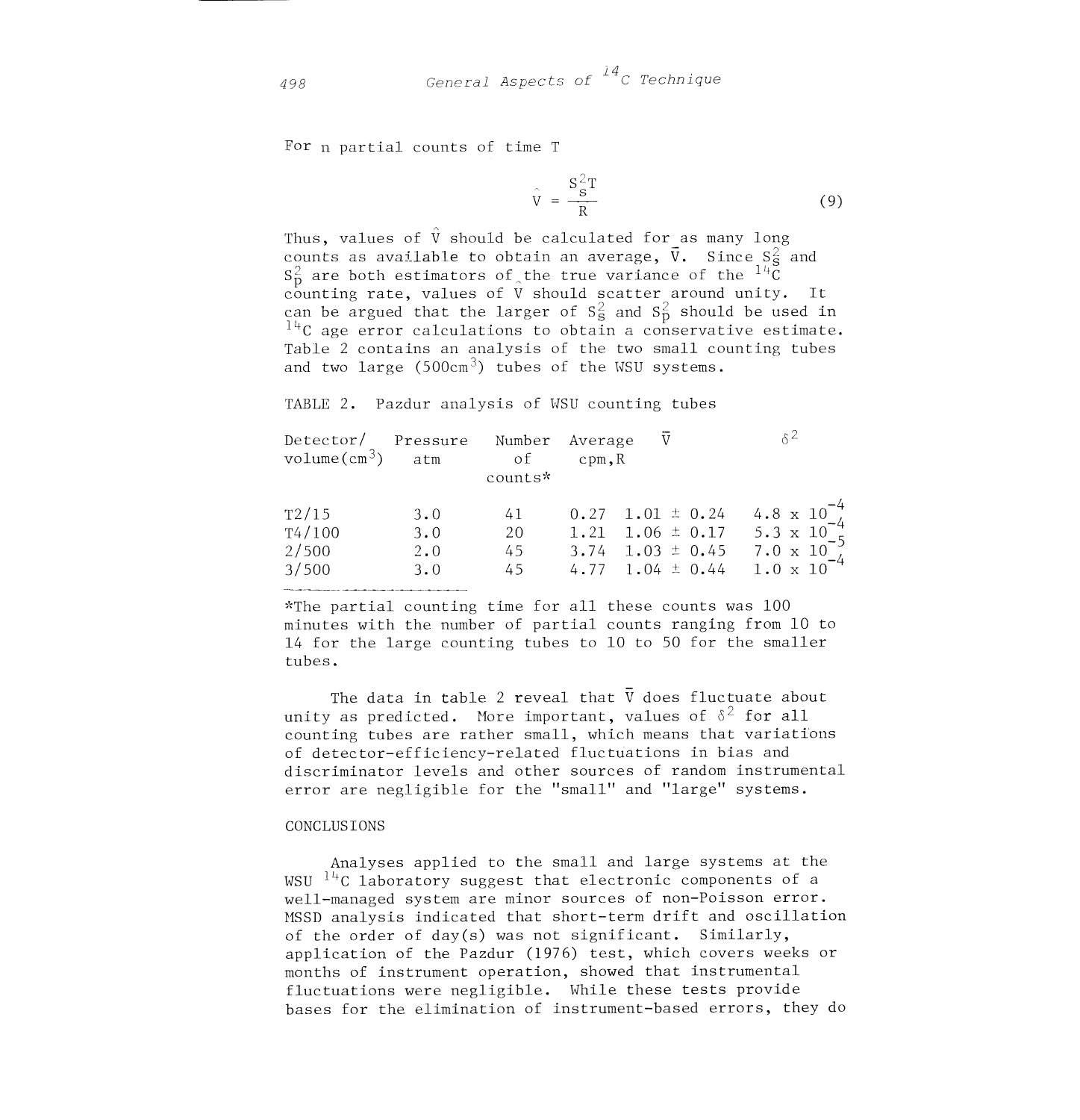not eliminate potential intra-latorabory or systematic errors<br>that include pulse quenching, isotopic fractionation, use or non-use of running averages for backgrounds and oxalate standards, and other unnamed sources of error.

It seems unreasonable to assume that all the  $14C$  age errors of a small tube system, or even a large one, are due solely to counting errors. Thus, we are left with extrainstrumental error sources as mentioned above. The recent data of Scott, Baxter, an Aitchison (1981) strongly support the existence of such errors for large and small systems.

If  $14^{\circ}$ C age errors are actually larger than those obtained by Poisson statistics, perhaps this problem should be recognized. Muller (1979) suggested that it is legitimate to multiply an error by a factor of two or three, provided this arbitrary augmentation is applied at the very end of the age calculation and not at some intermediate stage. If the Scott, Baxter, and Aitchison (1981) data are used as a criterion, this factor should be two. However, before such an augmentation is made, there must be universal agreement among  $1^{4}$ <sup>c</sup> laboratories on 1) whether to do it at all and 2) the actual magnitude. The latter requires considerable study and research.

#### REFERENCES

- Bennett, CA and Franklin, NL, 1954, Statistical analysis in chemistry and the chemical industry; New York, John Wiley & Sons, p 677-684.
- Clark, RN and Renfrew, C, 1973, The tree-ring calibration of radiocarbon and the chronology of ancient Egypt: Nature, v 243, p 266-270.
- Currie, LA, 1971, On the interpretation of errors in counting experiments: Anal Letters,  $v$  4, p 777-784.
- ---------- 1973, The evaluation of radiocarbon measurements and inherent statistical limitations in age resolution, in Rafter, TA and Grant-Taylor, T, eds, Internatl conf on radiocarbon dating, 8th Proc: Wellington, Royal Soc New Zealand, p 598-611.
- Feller, W, 1966, An introduction to probability theory and its applications, v II: New York, John Wiley & Sons, p 56-57.
- Greenwood, M and Yule, GU, 1920, An inquiry into the nature of frequency distributions representative of multiple happenings: Jour Royal Stat Soc, v 83, p 255-279.
- Hart, BI, 1942, Significance levels of the ratio of the mean square successive difference to the variance: Anal Math Statistics,  $v$  12, p 1-13.